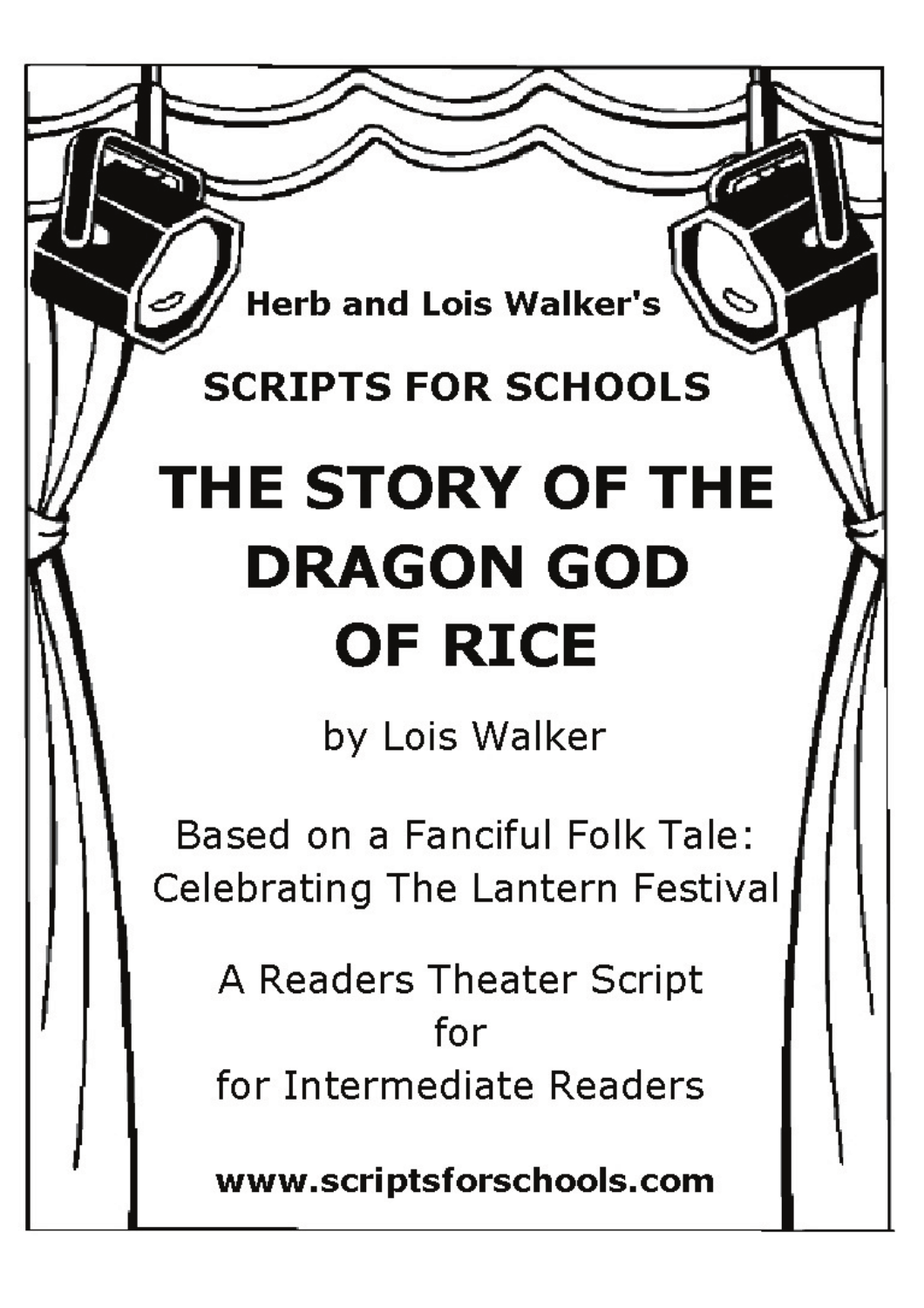## **THE STORY OF THE DRAGON GOD OF RICE**

| A Fanciful Folk Tale: Celebrating The Lantern Festival<br>Adapted and Formatted for Readers Theater by Lois Walker |                                                                                                                                           |
|--------------------------------------------------------------------------------------------------------------------|-------------------------------------------------------------------------------------------------------------------------------------------|
|                                                                                                                    | Cast: 5 Readers, including 3 Character Voices.                                                                                            |
| READER 1:                                                                                                          | A long time ago, a snake was caught in the forest and sold at<br>market.                                                                  |
| (READER 5)                                                                                                         |                                                                                                                                           |
| SNAKE:                                                                                                             | I'm the snake! It's no fun being a snake, you know.                                                                                       |
| <b>READER 2:</b>                                                                                                   | Right! Folks are always crying and running when snakes are<br>around.                                                                     |
| (READER 5)                                                                                                         |                                                                                                                                           |
| SNAKE:                                                                                                             | Well, in this story I get to do the crying.                                                                                               |
| READER3:                                                                                                           | Go ahead and get it out of your system.                                                                                                   |
| (READER 5)                                                                                                         |                                                                                                                                           |
| SNAKE:                                                                                                             | Help! Help! I'm a wild creature and I don't want to be<br>sold at market!                                                                 |
| <b>READER 4:</b>                                                                                                   | Good job, but it won't do you any good. In this story you are<br>sold at market. An old farmer pities you and takes<br>you home with him. |
| (READER 5)                                                                                                         |                                                                                                                                           |
| SNAKE:                                                                                                             | I told you being a snake is no fun.                                                                                                       |
| READER 1:                                                                                                          | May we continue with this story?                                                                                                          |
|                                                                                                                    | (All respond below except SNAKE).                                                                                                         |

Copyright, 2005: Take Part Productions (Scripts For Schools). This script may be **a**<br>freely duplicated within school of nurchase, www.scriptsforschools.com **freely duplicated within school of purchase. www.scriptsforschools.com**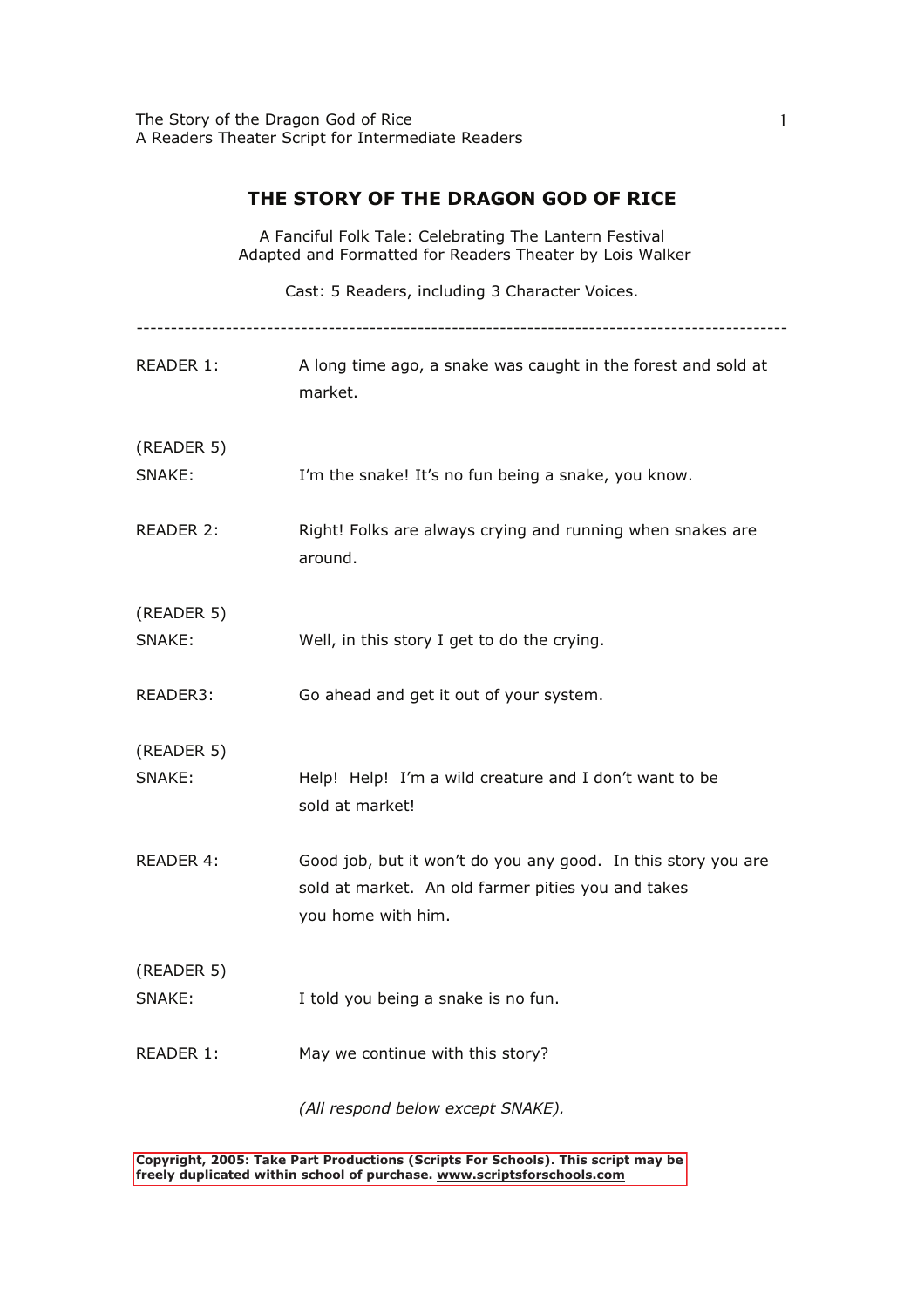The Story of the Dragon God of Rice A Readers Theater Script for Intermediate Readers

| ALL:                 | <b>YES!</b>                                                                              |
|----------------------|------------------------------------------------------------------------------------------|
| READER 1:            | The old man bought the crying snake and brought him home.                                |
| READER 2:            | But the snake went right on crying.                                                      |
| (READER 5)<br>SNAKE: | Help! Help! I'm thirsty and hungry!                                                      |
| READER 3:            | The old man and his neighbors were all farmers. They grew lots<br>of crops.              |
| READER 4:            | But this was a bad year for them.                                                        |
| READER 1:            | It hadn't rained in a long time and there wasn't enough water<br>for their plants.       |
| (READER 5)<br>SNAKE: | Hey, nobody's paying attention to me. Did I mention I'm<br>thirsty? I need some water!   |
| <b>READER 2:</b>     | Well you're not the only thirsty thing. The farmers and their<br>crops were thirsty too. |
| (READER 5)<br>SNAKE: | Am I surprised? Snakes never have any luck.                                              |
| READER 3:            | All the farmers were worried and prayed for rain.                                        |
| <b>READER 4:</b>     | Then one night, the old man had a dream.                                                 |
| READER 1:            | And in this dream he was talking to his snake                                            |

Copyright, 2005: Take Part Productions (Scripts For Schools). This script may be<br>frogly duplicated within school of nurshase, www.scriptsforcebools.com **freely duplicated within school of purchase. www.scriptsforschools.com**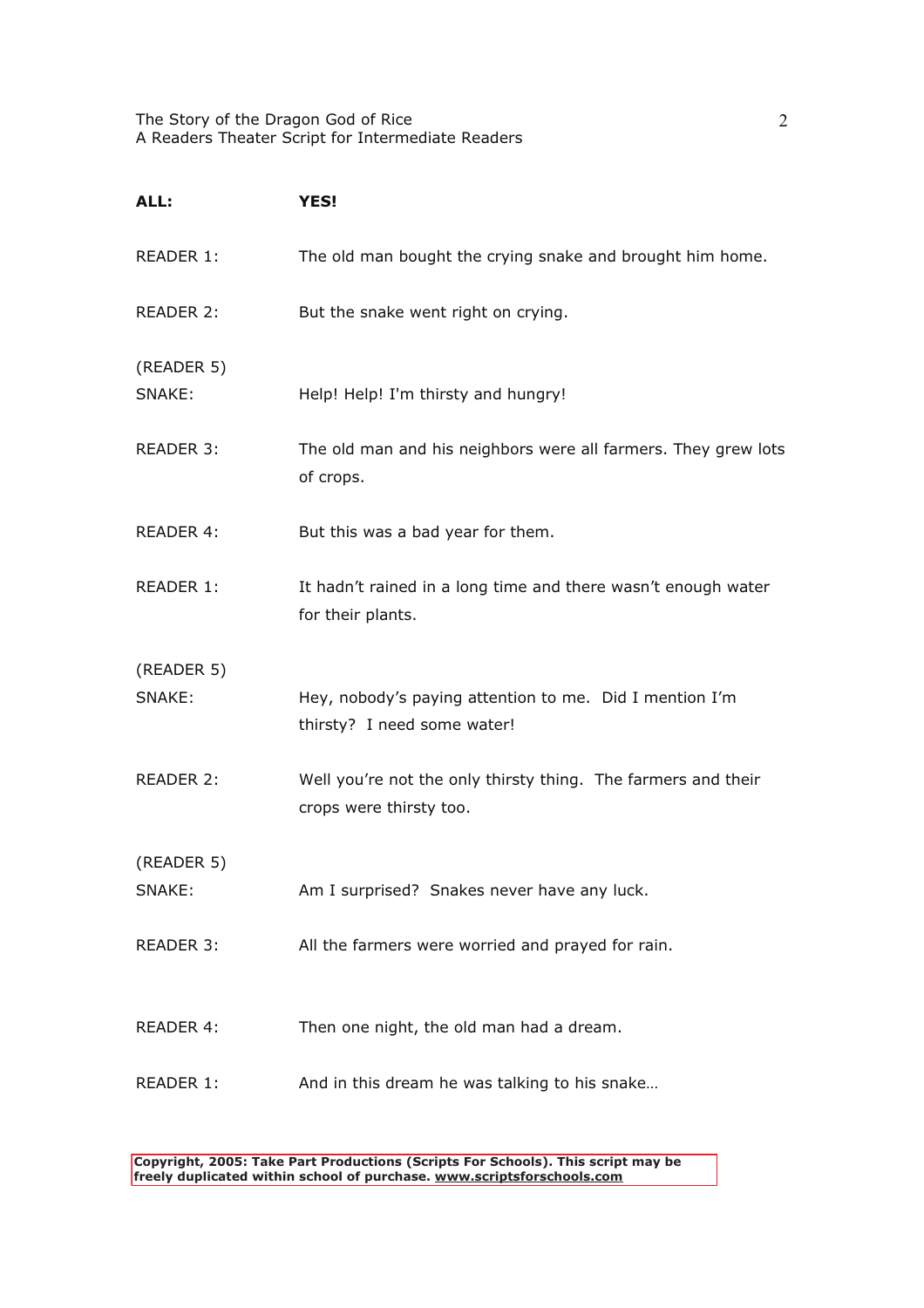The Story of the Dragon God of Rice A Readers Theater Script for Intermediate Readers

(READER 5)

SNAKE: Who, me?

*(All respond below except SNAKE).* 

| ALL:             | <b>YES, YOU!</b>                                                                         |
|------------------|------------------------------------------------------------------------------------------|
| READER 1:        | When all of a sudden                                                                     |
| <b>READER 2:</b> | The snake turned into a large dragon!                                                    |
| (READER 5)       |                                                                                          |
| SNAKE:           | I don't believe it!                                                                      |
| READER 3:        | And this dragon was no ordinary dragon. He was the Dragon<br>God of Rice.                |
| (READER 5)       |                                                                                          |
| SNAKE:           | This is perfect. I've always known I should have been a god of<br>something.             |
| READER 4:        | May we continue?                                                                         |
| (READER 5)       |                                                                                          |
| SNAKE:           | Sorry!                                                                                   |
| READER 1:        | The dragon said to the farmer:                                                           |
| (READER 2)       |                                                                                          |
| DRAGON:          | "In return for buying me at the market and saving my life, I will<br>tell you a secret." |
| READER 3:        | The farmer listened carefully.                                                           |

Copyright, 2005: Take Part Productions (Scripts For Schools). This script may<br>he freely duplicated within school of purchase, www.scriptsforschools.com **be freely duplicated within school of purchase. www.scriptsforschools.com**